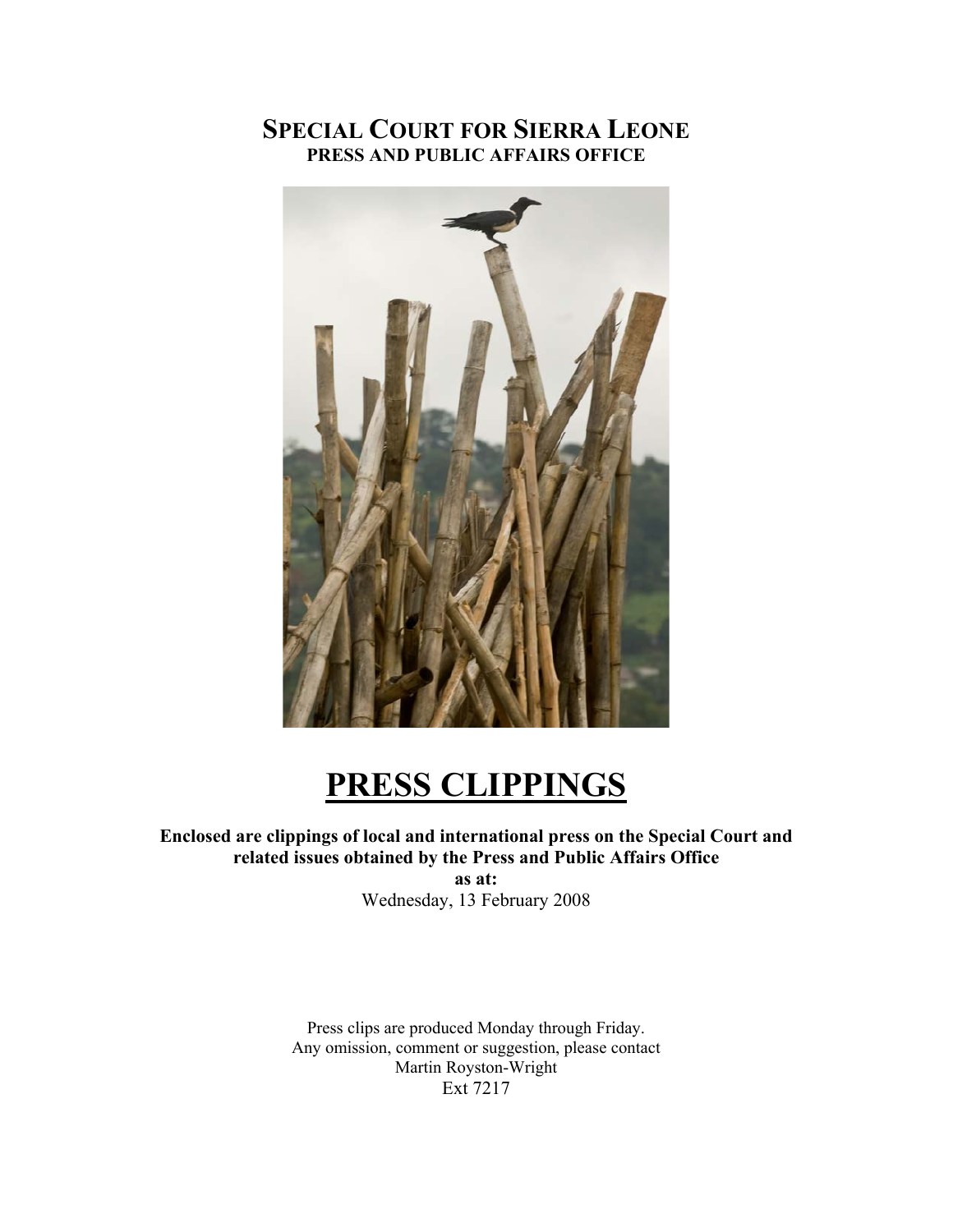| <b>Local News</b>                                                 |             |
|-------------------------------------------------------------------|-------------|
| Salone Diamonds are Conflict-FreeVP Sumana / <i>Concord Times</i> | Page 3      |
| <b>International News</b>                                         |             |
| (Untitled) / BBC World Service Trust                              | Pages 4-5   |
| Liberia: Coppy Supports War Crime Demonstration / The Inquirer    | Page 6      |
| UNMIL Public Information Office Complete Media Summaries / UNMIL  | Pages 7-9   |
| Liberia's Musical Sensation Admits He Was A Taylor Rebel / VOA    | Pages 10-11 |
| Dutch prosecutor: 20 yrs for Kouwenhoven / Radio Netherlands      | Page 12     |
| Children as Terrorists: Wrong to Train, Wrong to Charge / Jurist  | Pages 13-15 |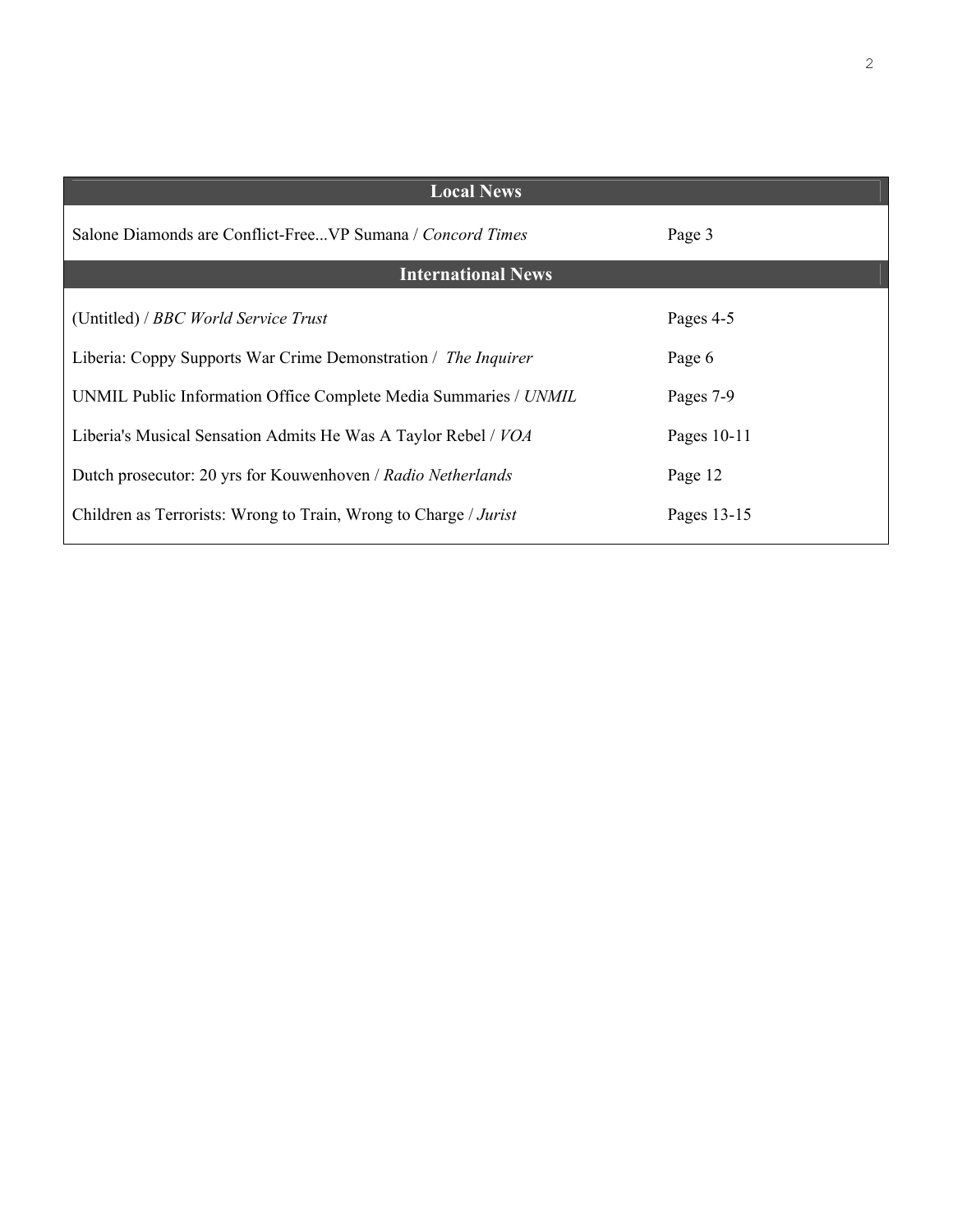Concord Times Wednesday, 13 January 2008

## Salone diamonds are conflict-free importance of private on the 12th. According to <u>VPSumana</u>

By Olusegun Ogundeji addressing While. participants at the Third International Rough Diamond Conference in Israel yesterday, Vice President Samuel Sam-Sumana touted that diamonds exported out of Sierra Leone are conflictfree.

"We are taking steps to restore growth in our country. We adhere closely to the Kimberley Process. All of the diamonds we export are conflict free." he stressed. He said he had already informed the Managing Director of Israel

Diamond Institute Group (IDI) Eli Avidar in a recent meeting that Sierra Leone aspires to strengthen its

diamond industry. "The current atmosphere in Sierra Leone encourages foreign investment. In the past seven years, we have enjoyed quietness in Sierra Leone. This was expressed in the peaceful<sup>®</sup> transition of government last September." the Vice President noted.

Speaking further on foreign investment, Sam-Sumana noted that diamonds constitute 90% of Sierra Leone's revenue from export and many people can be saved from poverty through the diamond industry.

"Much depends on us and our ability to attract foreign investment and diamond traders. Sierra Leone recognizes the

investors - they are in fact a significant part of our business plan. The aim is the creation of a supportive, stable and attractive business environment."

The Vice President referred to his government's reexamination of all of the country's mining agreements saying: "Our aim is not to arouse difficulties but to ensure that the agreements are people of Sierra Leone receive their rightful share. "We encourage

international companies to develop industries and mining in the country. The kind of enterprises that will create added value and job opportunities for our people." The Third International

Rough Diamond Conference started on February 11th and ended largest world, producers (by value) Botswana, Russia Canada Angola, South Africa and

IDI, the gathering featured representatives of more than 99% of the world's rough diamond production which include the leadership of the five **P** Sumano Sierra Leone.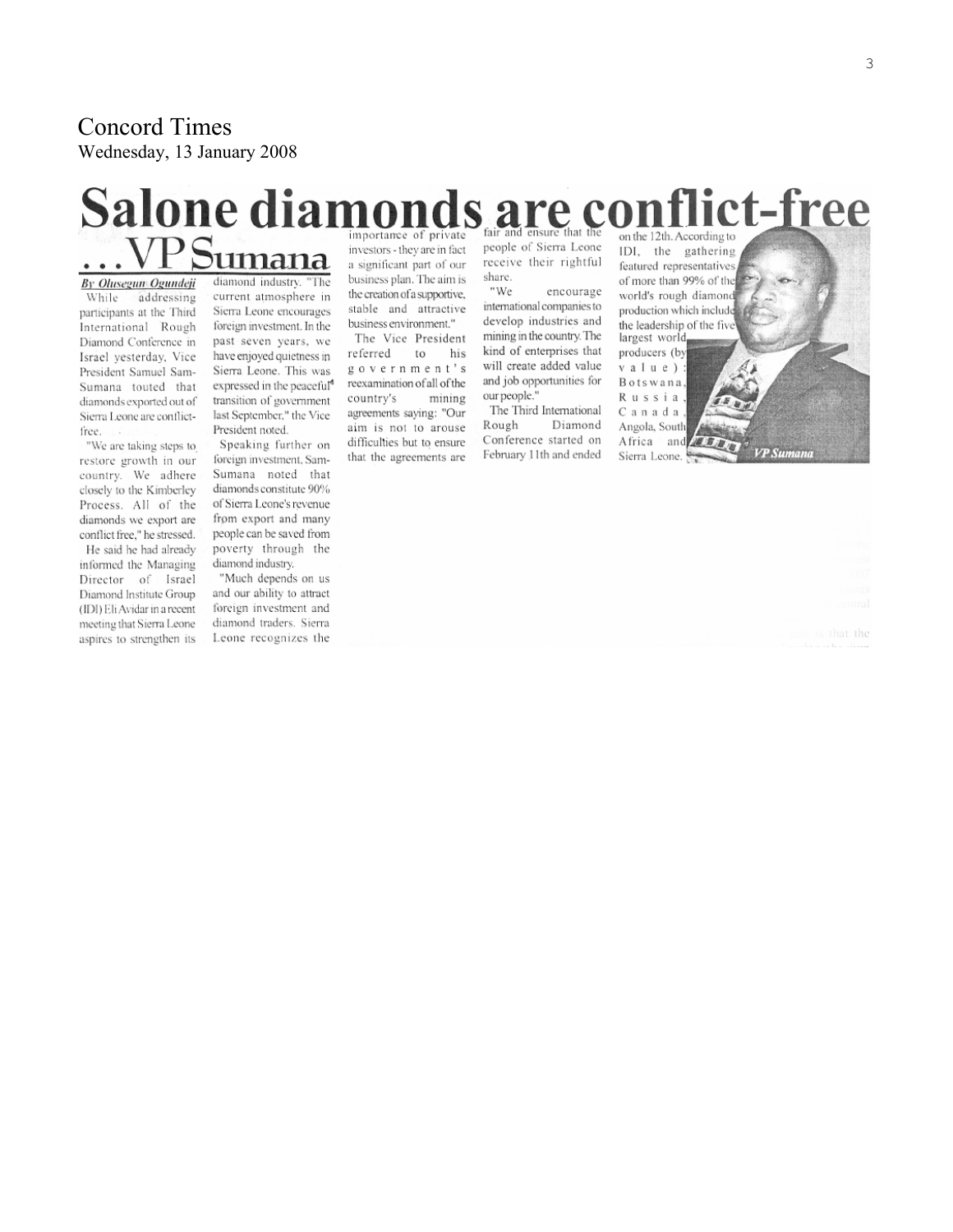## BBC World Service Trust

Tuesday, 12 February 2008

By Joseph Cheeseman at The Hague

CHEESEMAN: The Gambian testifying against Charles Taylor says the most dangerous group used by the accused former Liberian President in the Liberian Civil war was the Strike Force Marine.

Suwandi Camara is a linkage and an insider witness testifying to Taylor's alleged contribution to what the Prosecution called "joint criminal enterprise" with the RUF.

Suwandi, who said he was a Colonel in the Special Security Service, the SSS, in Liberia during Taylor's presidency, testified that the former NPFL leader used the Strike Force Marine whenever he wanted to undertake a quick and desperate operation.

He said the Strike Force Marine had no sympathy for human beings. Suwandi, who also testified that he was a former instructor at the Gbartala Cobra Base in Bong County, said the Strike Force Marine killed indiscriminately using the motto "Maximum Death and Destruction at a Minimum Time".

The Defence team of Charles Taylor continues its cross-examination of the linkage or insider witness, Suwandi Camara, pointing out contradictions between the witness's previous interviews with investigators of the Prosecution and his testimony in open court.

The Prosecution recorded that Suwandi arrived in Libya in 1988, but in his testimony the witness said he arrived in Libya in 1989. The Prosecution eleventh witness indicated that the information recorded by the Prosecution was not correct. The Prosecution record showed that Suwandi stayed in Mataba in Libya while he was in that country, but the witness said he visited his leader at Mataba, but he never stayed there. He said Mataba was a hotel reserved for mafia, terrorists, and crooks from all over the world.

COUNSEL: Was this read back to you at the end of the interview?

CAMARA: It's possible that they read it to me, but I don't remember. What I remember, I remember telling them that I had a training in Dr. Mani's room at Mataba

COUNSEL: [Indistinct], is it?

CAMARA: I didn't say that I was staying in Mataba.

COUNSEL: You've said they've got that wrong?

CAMARA: Saying that I was housed in Mataba? That was a mistake. The rest is true.

COUNSEL: They read it back to you, you would have corrected that mistake, wouldn't you?

CAMARA: Yes, I would have corrected it.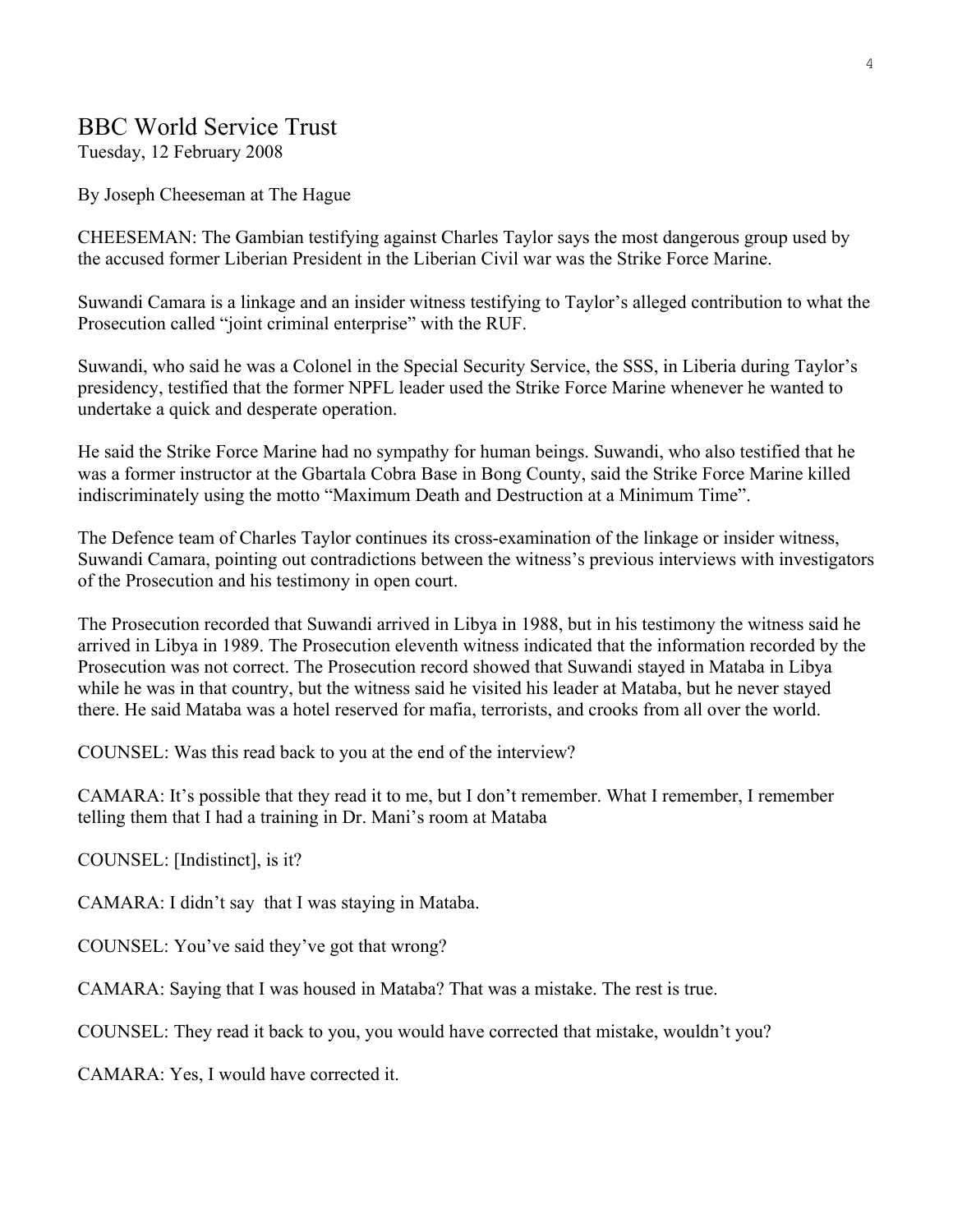CHEESEMAN: On direct examination, the Prosecution Gambian witness said he first met Charles Taylor in Mataba, Libya. But the Defence Lawyer, Terry Munyard, trying to impeach the credibility of the witness, said Suwandi did see Charles Taylor in Libya.

CAMARA: Taylor, the person you are defending, knows what I'm saying. What I'm saying, Taylor knows very well what I'm saying. Taylor was at that time in Libya. Despite the fight in Liberia, Taylor left Liberia and went to Libya. Burkina Faso also.

COUNSEL: And he was in Libya in December 1989, leading into January 1990. Is that what you're telling this Court?

CAMARA: I didn't tell you that. I told you it was between December to January 1990. That's what I told you. I didn't tell you that Taylor was there at that time. But I saw Taylor, I told you at what time I saw Taylor in Libya.

CHEESEMAN: A strong argument ensued between Suwandi and the Defence Lawyer Terry Munyard over who established the Lofa Defence Force in Liberia. The Defence Team denied that it was Charles Taylor who organized the Lofa Defence Force. Instead, the Defence told the court the citizens of Lofa County that organized LDF.

CAMARA: Our operational defence force, the ones headed by Charles Taylor?

COUNSEL: Well the Lofa Defence Force was set up by local Lofa citizens, wasn't it? That's right, isn't it, Mr. Camara?

CAMARA: It started off according to me, who created the LDF, the Lofa Defence Force. So it was not the Lofa citizens.

COUNSEL: So you disagree that ULIMO had control of this area in 1993?

CAMARA: We had a fight with ULIMO until 1994.

COUNSEL: ULIMO were winning and controlling the area, weren't they?

CAMARA: No. If you say the whole Lofa was in the hands of ULIMO, I disagree with you.

The Defence cross-examination of the Prosecution Gambian witness continues on Wednesday.

This is Joseph Cheeseman reporting for the BBC World Service Trust and Search for Common Ground, from The Hague.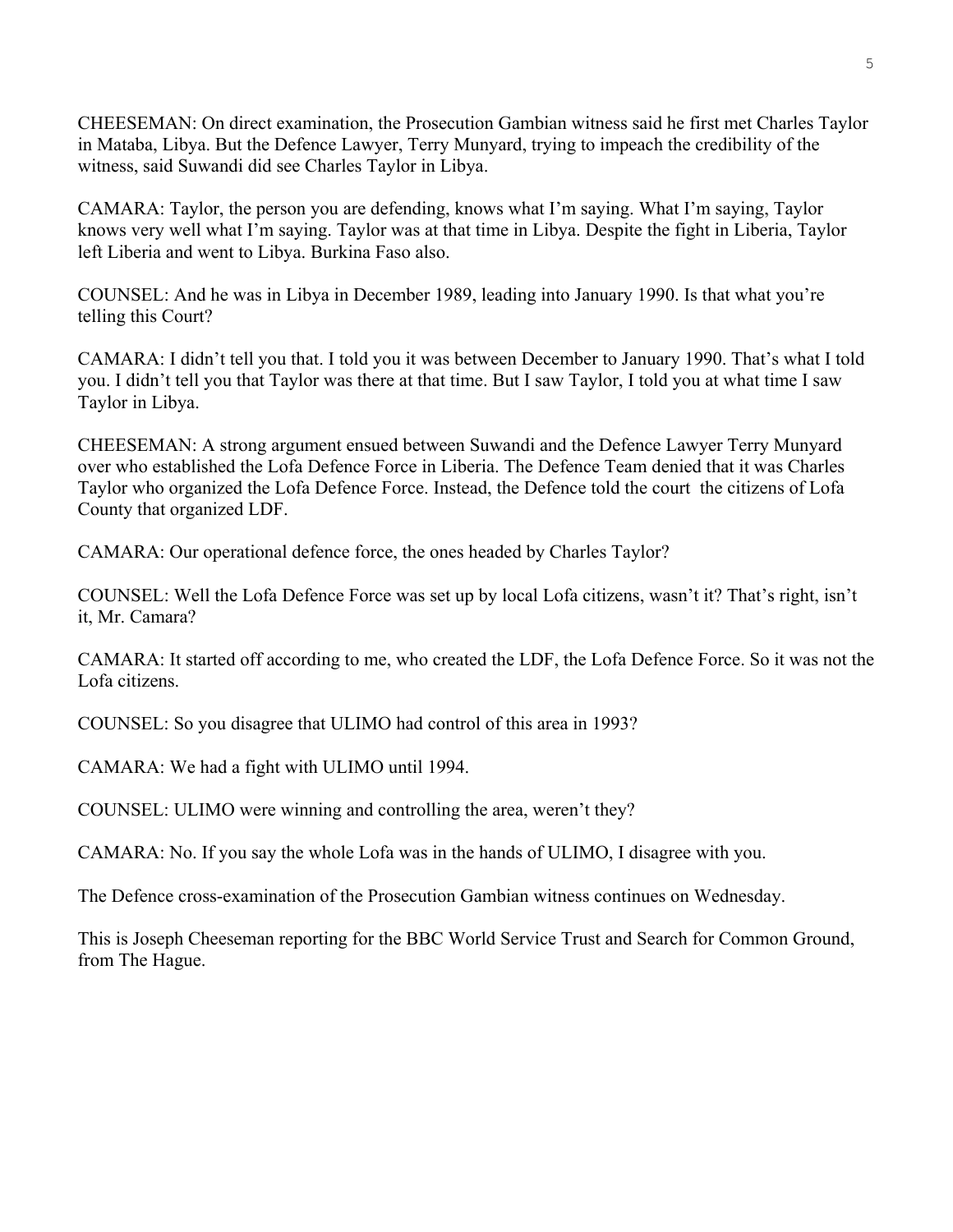## The Inquirer (Liberia)

Tuesday, 12 February 2008

## **Liberia: Coppy Supports War Crime Demonstration**

The National Chairman of the Coalition of Political Parties Youths (COPPY), Mr. Daniel T. Fassa is calling on the Government of Liberia (GOL), to allow the planned peaceful demonstration by the group of citizens who are advocating the establishment of a war crime court for Liberia.

The COPPY Chairman said a war crime court is intended to prosecute and punish war criminals in Liberia who are presently masquerading as decent citizens.

Mr. Fassa observed that Liberians have begun to reduce the hearing at the Truth and Reconciliation (TRC) to ridicule by half hearted and insincere utterances that do not resemble a worthy national undertaking.

According to a release quoting the COPPY Chairman, the concerns raised by the group calling for the war crime court are germane to Liberia's national healing because, unlike the TRC hearings, the war crime court, when established will have the judicial power to indict, prosecute and punish the perpetrators of atrocities committed during the civil war which lasted for almost two decades.

'Moreover, this democratic government under the Unity Party (UP) Flag Bearer, Madam Ellen Johnson-Sirleaf should not be seen as an obstacle to the free expression of views, such as those that are expressed by the group calling for the war crimes court', the release said. The release said the need to establish the war crimes court in Liberia is been accentuated by the pretensions of well-known war criminals in the midst who refuse or ignore to appear before the TRC hearings in order to confess.

"This attitude of the war criminals is supported by the call of the TRC for voluntary confessions," the release said.

Only a judicial forum such as a war crime court, according to Mr. Fassa, can compel these individuals to face the realities and consequences of the inhumane acts they committed on their fellow Liberians in the name of liberation.

This is why the planned demonstration by the war crime court group is necessary to generate public and international support for their cause which is in the national interest.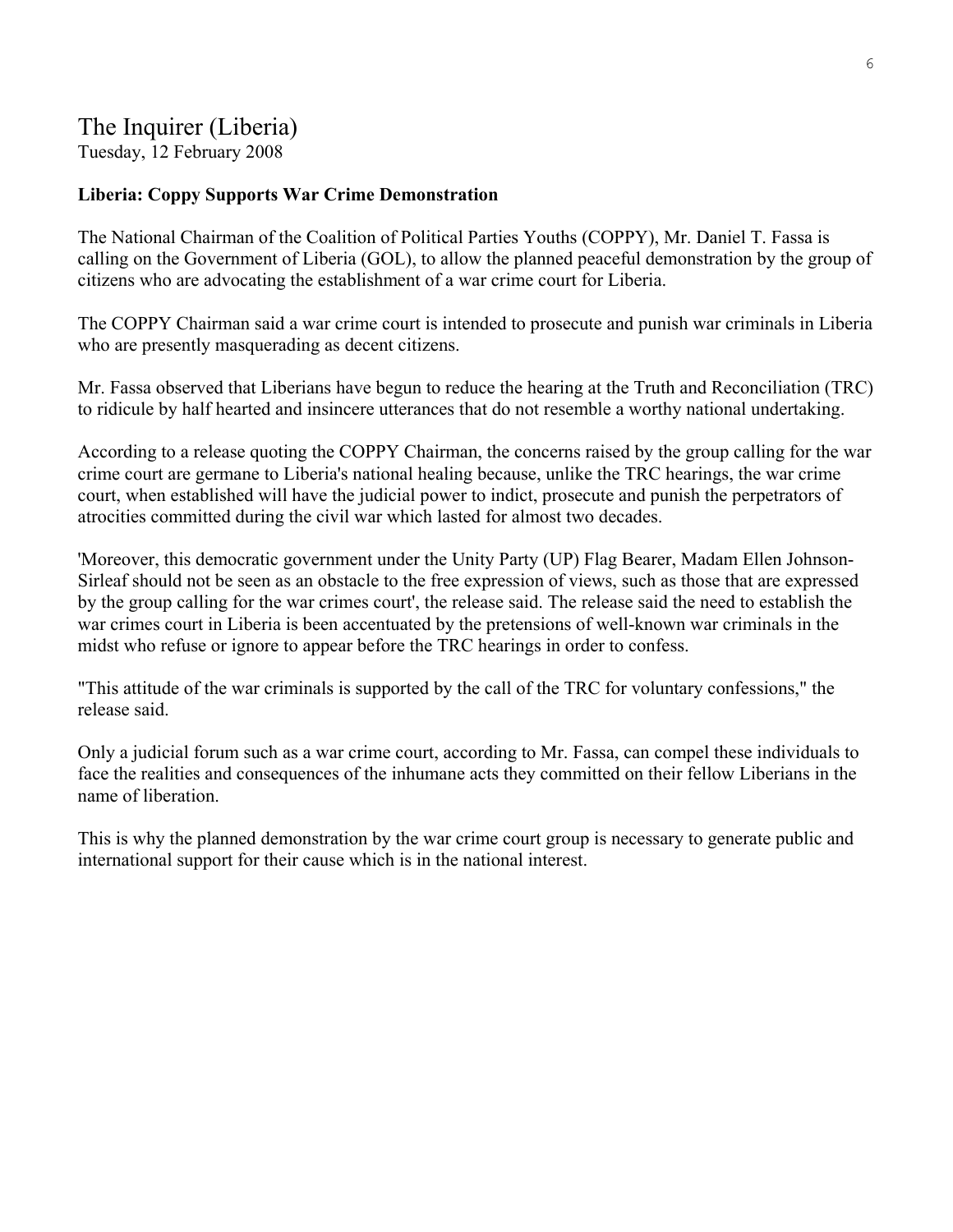

United Nations Mission in Liberia (UNMIL)

## **UNMIL Public Information Office Complete Media Summaries 12 February 2008**

*[The media summaries and press clips do not necessarily represent the views of UNMIL.]*

## **Newspaper Summary**

#### **President Sirleaf Challenges New Army to Respect Authority, Rule of Law**

(The Inquirer, Daily Observer, The Parrot, The News, The Analyst, Heritage, New Democrat, The Independent)

- The media reports that President Ellen Johnson Sirleaf has challenged officers of the new Liberian army to respect "constituted authority and the rule of law. President Sirleaf told the soldiers that the Liberian people have high expectations of the new army and urged them not to let the people down.
- Speaking at celebrations marking the  $100<sup>th</sup>$  anniversary of the Armed Forces of Liberia, the President who is also Commander –in- Chief of the army thanked the U.S Government for "taking the primary responsibility for the training of the new AFL" and also lauded the roles played by China, Nigeria and other partners.
- The President said strength is not measured on the force of arms alone but through creating a "strong economy and a vibrant democracy." While acknowledging the military's prime responsibility to "secure our borders and coastlines," she said they must also be "development oriented, as well as technically trained to carry out their constitutional mandate."
- President Sirleaf said that members of the armed forces must be prepared to extend medical help, to engage in agricultural projects, including growing their own food, and generally to contribute to Liberia's development. The new army is being trained by DynCorp, a private security firm hired by the U.S Government which has to date trained 1,131 soldiers, more than half of the 2,000 expected to be trained.

#### **Margibi By-Elections Set for Today**

(The Analyst, The Inquirer, Daily Observer, The News)

- Residents of District Number Four in Margibi County will today go to the polls in a by-election to fill the vacant slot created by the death of Fletcher Chideryou.
- According to the National Elections Commission (NEC), over 26,000 ballots were already in the country for distribution to the 58 polling stations across the 31 precincts in the district and said over 24,000 eligible voters are expected to vote in today's by-election.
- The Analyst reports that the Elections Commission has warned against violence during the conduct of the elections.
- In a statement issued yesterday in Monrovia, NEC said since 2005, Liberia is emerging as a shining example of free, fair and transparent elections in the sub-region and said Liberians cannot afford to lose this credit by engaging in violence during the electoral exercise. NEC said it is of the hope that the candidates in today's election would exhibit political tolerance.

#### **Seven- Man PPCC Panel Inducted to Review Complaints**

(Daily Observer, The News, The Analyst, Heritage, The Inquirer)

• A seven-man panel constituted by the Public Procurement and Concession Commission (PPCC) to review complaints arising from bidding process has been inducted into office. The Complaints, Appeals and Review Panel (CARP), with members from the legal profession, the business community and civil society groups were inducted recently for a 3-year term.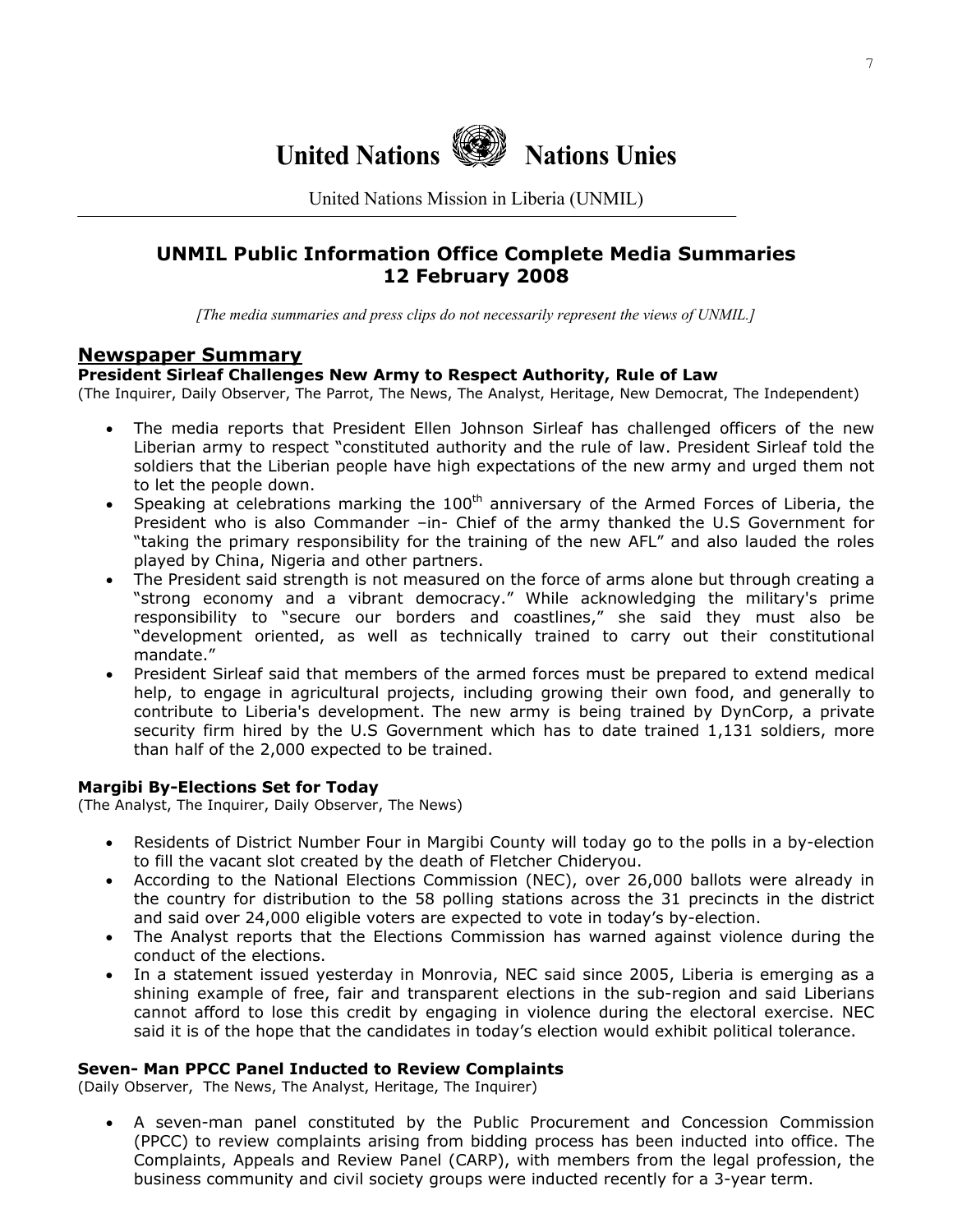• The Panel will hear and review complaints in accordance with Part VIII of the act establishing the Public Procurement and Concession Commission. Those inducted were Cllr. Beyan Howard, Chairmen, Cllr. Pearl Brown Bull and Attorney Eric B. Morlu. Others are, David Jallah, Massaquoi M. Morlu, Martin Kollie and Commissioner Esther W, Paegar who represents the commission on the panel.

## **Radio Summary**

**Local Media – Star Radio** *(News culled today from website 9:00am)* 

#### **Police Arrest Guardian of Suicide victim - Second autopsy report says deceased was strangled to death**

- Police in Monrovia have arrested the guardian of a teenager, Angel Tobga, who reportedly hanged herself in the bathroom of her guardian.
- Mr. Hans Williams, his wife and all occupants of his house were arrested today. But Mr. Williams said more than 60 police officers stormed his residence without any arrest warrant. They were arrested few hours before the Ministry of Justice released the second autopsy report which indicates that the teenager was strangled to death and did not hang herself as has been speculated.
- Hans Williams had pre-empted a recent autopsy performed by a Cuban Pathologist which he said would have indicted him. Radio Veritas says the management of a local funeral service is likely to be called in for questioning for supposedly tempering with the body. There has been continuous public outcry over the delay in making the autopsy report public.

*(Also reported on Truth FM, Radio Veritas)* 

## **American Philanthropist Expresses Concern over Slow Projects Implementation in Liberia**

- An American philanthropist and founder of the Soros Foundation says he's concerned about the slow pace of implementing projects in Liberia.
- Mr. George Soros told reporters it is difficult to make speedy progress even with all the goodwill.
- Mr. Soros who has been checking on his projects in the Country said the paper works and planning stages take far too long to complete.
- He is currently supporting capacity building programs in Liberia, the TRC, and the Liberia Education Trust. He has committed five million dollars to education on the condition that other countries will contribute fifteen million.
- Even though the money was committed nearly a year ago, it has not been disbursed as the paper works are still being done. He wants the planning process to be speeded up to get a teachers' training college functioning as an initial project.

## **OSI Upbeat about Liberia's TRC**

- The President of the Open Society Initiative (OSI) has expressed optimism that Liberia's Truth and Reconciliation Commission (TRC) will make significant headways in the country.
- Mr. Aryeh Neier said the fact that perpetrators give statements without requesting amnesty was a major gain.
- He described the decision by perpetrators to testify without amnesty as an advance over the South African TRC process. Mr. Neier believes the TRC would foster reconciliation because the perpetrators' action demonstrates a sense of remorse.
- The TRC has ended its public hearings in Monrovia and is expected to conduct public hearings across the Country till the end of July.

## **School Principal Held in Connection with Man's death in Central Liberia**

- Police in the central Liberian town of Gbarnga have held the Principal of the St. Peter's Episcopal School, Mr. Edward Fayah, in police custody in connection with the death of a man.
- Police on Monday discovered the body of a 20-year old man, Augustine Golotor, in a stationary shop on the GST road in Gbarnga.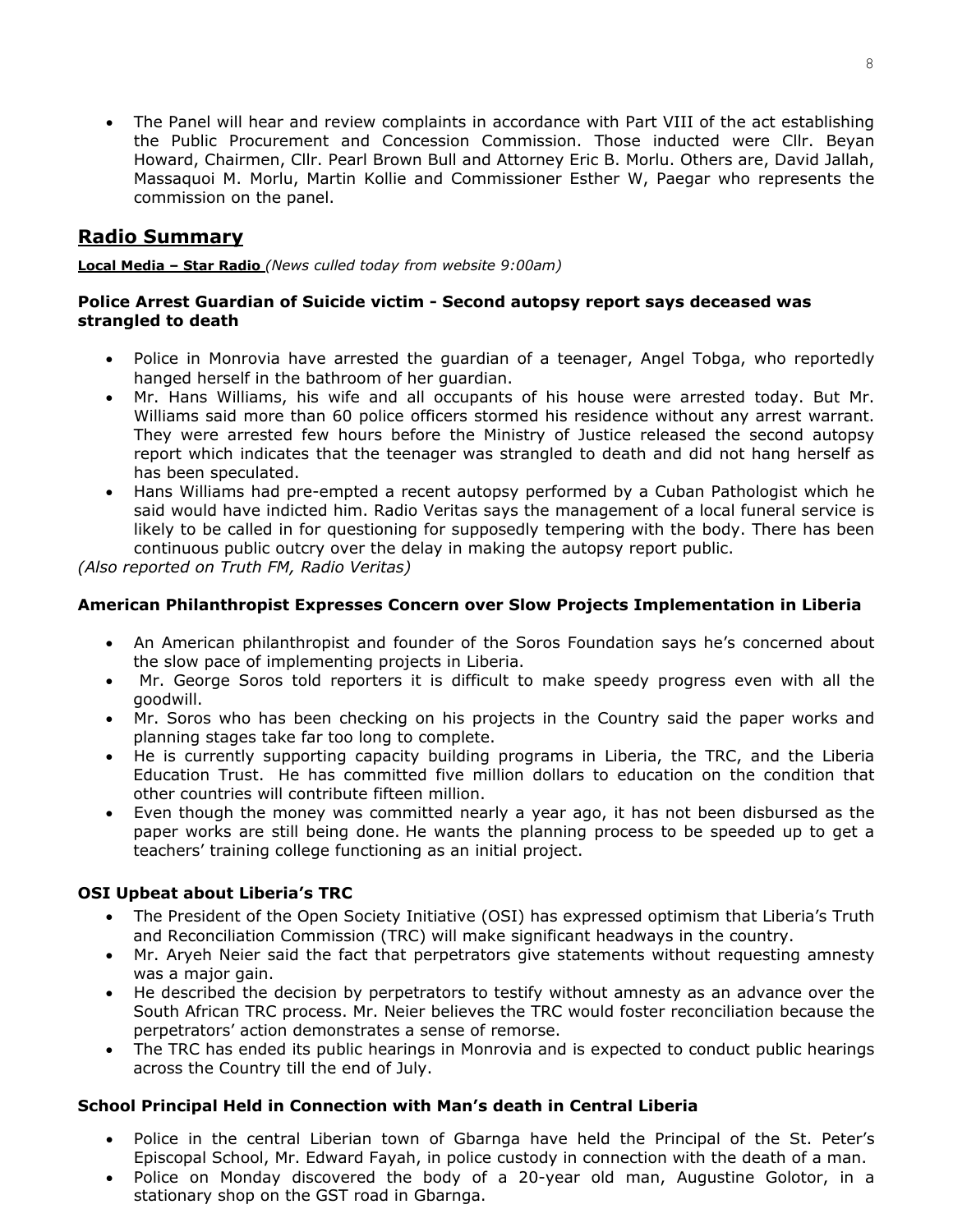- The actual cause of his death has not been established. The deceased has been living with Mr. Fayiah over three years.
- This is not the first time that Mr. Fayiah has been arrested in connection wit ritualistic activities.

#### **Chiefs call for attention over discovery of skeleton**

- Local chiefs in Foya District, Lofa County want the Government to take prompt action in the case involving the discovery of a human skeleton in the county.
- The skeleton was found recently between the Liberian-Guinean border. The skeleton had a rope tied on its neck and believed to be that of a male.
- According to our correspondent, inhabitants of the Mahn Custom and Balado towns have abandoned all farming activities to attend police preliminary investigation in Foya.

**\*\*\*\***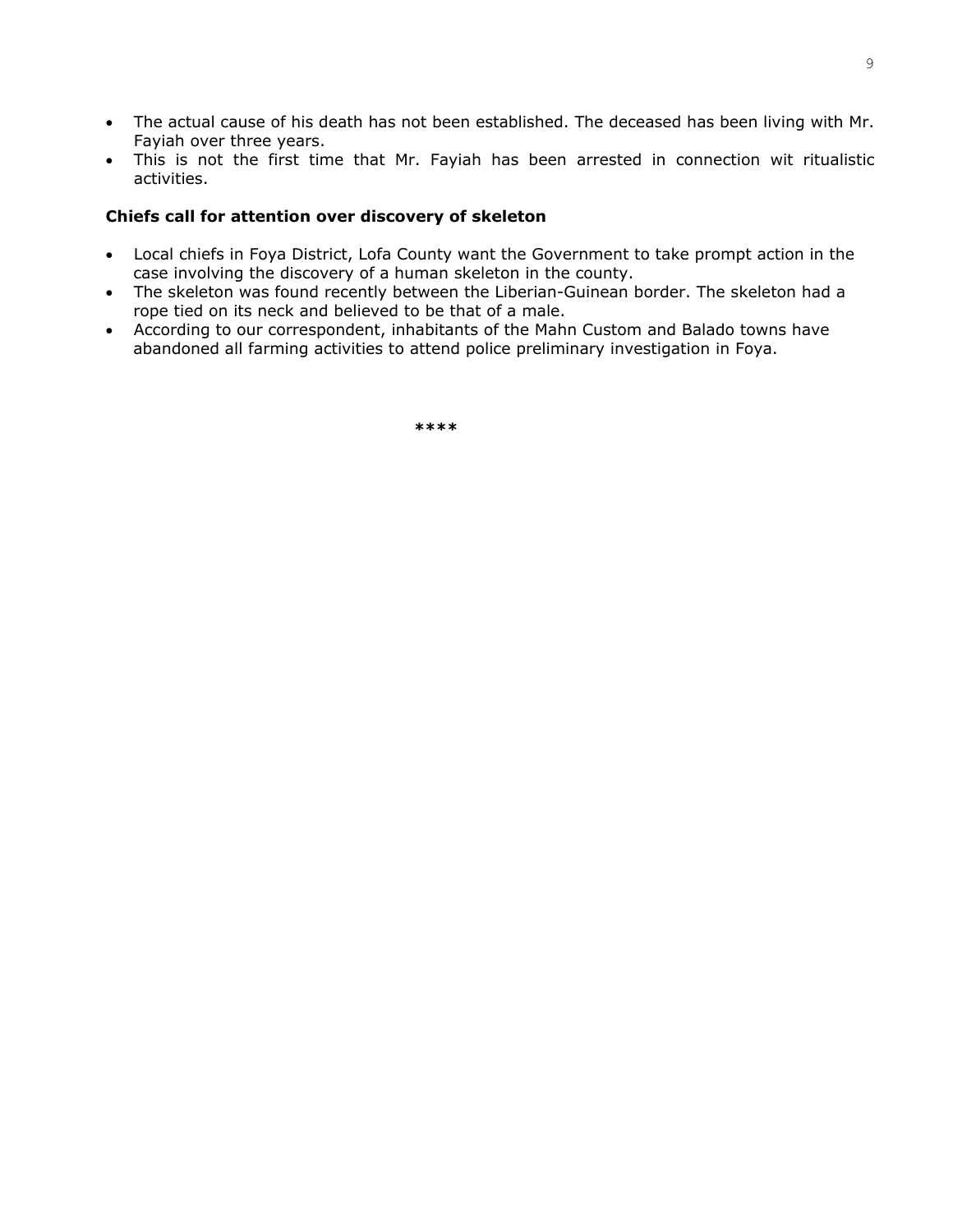# **Liberia's Musical Sensation Admits He Was A Taylor Rebel**

By James Butty Washington, D.C.

Liberia's musical sensation Sundaygar Dearboy has admitted that he was a member of Charles Taylor's National Patriotic Front of Liberia rebel movement during the country's 14-year civil war. This comes after three witnesses testified before the Truth and Reconciliation Commission (TRC) that Sundaygar Dearboy AKA Michael Davis raped a young woman and murdered several men, women and children in Grand Bassa County during the civil war.

The TRC says Dearboy should come clean and give full disclosure about his actual role during the war. Dearboy told VOA that he was forced to join Charles Taylor's rebel movement.

"My mother and I left from Monrovia as a result of the rebel insurgency when Prince Johnson took over Monrovia. We walked and went to Grand Bassa County. That was as a result of being conscripted into the rebel group. In fact, I was a direct victim of the situation because I was tortured and beaten on several occasions. And the only option I had at that time was to be part as a child soldier," he said.

Sundaygar Dearboy denied accusations made to the TRC that he raped a young woman and murdered several men, women and children in Grand Bassa County during the civil war. He blamed some members of the TRC of being biased against him.

"I never, never, and I repeat never did I rape or did I order the raping of anyone or the killing of anyone as was alleged by those people from Grand Bassa County. I see the situation in Liberia that whenever you are accused you are being presumed guilty by even the staff of the TRC because their questions are in line with prejudice. They don't create an equilibrium; they don't balance their investigation; they consider you to be guilty before going to even in the eyes of the public. And this is very ridiculous. I don't think this is why the institution was established," Dearboy said.

He said the TRC has been manipulated and undermined by certain individuals for their own selfish aims. Dearboy specifically singled out TRC commissioner Massa Washington who he said manipulated he Sundaygar's photograph in front of his accusers.

"I have come to tell you that I did not confess anything. I did not say that I committed any atrocities. And if they believe that I confessed, that's Malu Washington who is commissioner of the TRC during the public hearing who took my photo and showed it to the guy who accused me and said is this Sundaygar? I would have preferred for Malu Washington to have produced more than two photographs so that the person who accused me would be able to choose among them. But instead she used one photograph. I think that was intended to direct the alleged victim to be able to say yes this is Sundaygar. And that was very unethical. And she is one of the brains behind making sure that I be convicted as a rapist, as a murderer which of course I did not do any of these things," he said.

Commissioner Washington said the mandate of the TRC is to find the root causes of the Liberian civil war with the aim of reconciling the country. She said the TRC does not wish to engage victims or perpetrators or even witnesses word for word.

However she said Dearboy must come clean about the actual role he is alleged to have played during the Liberian civil war.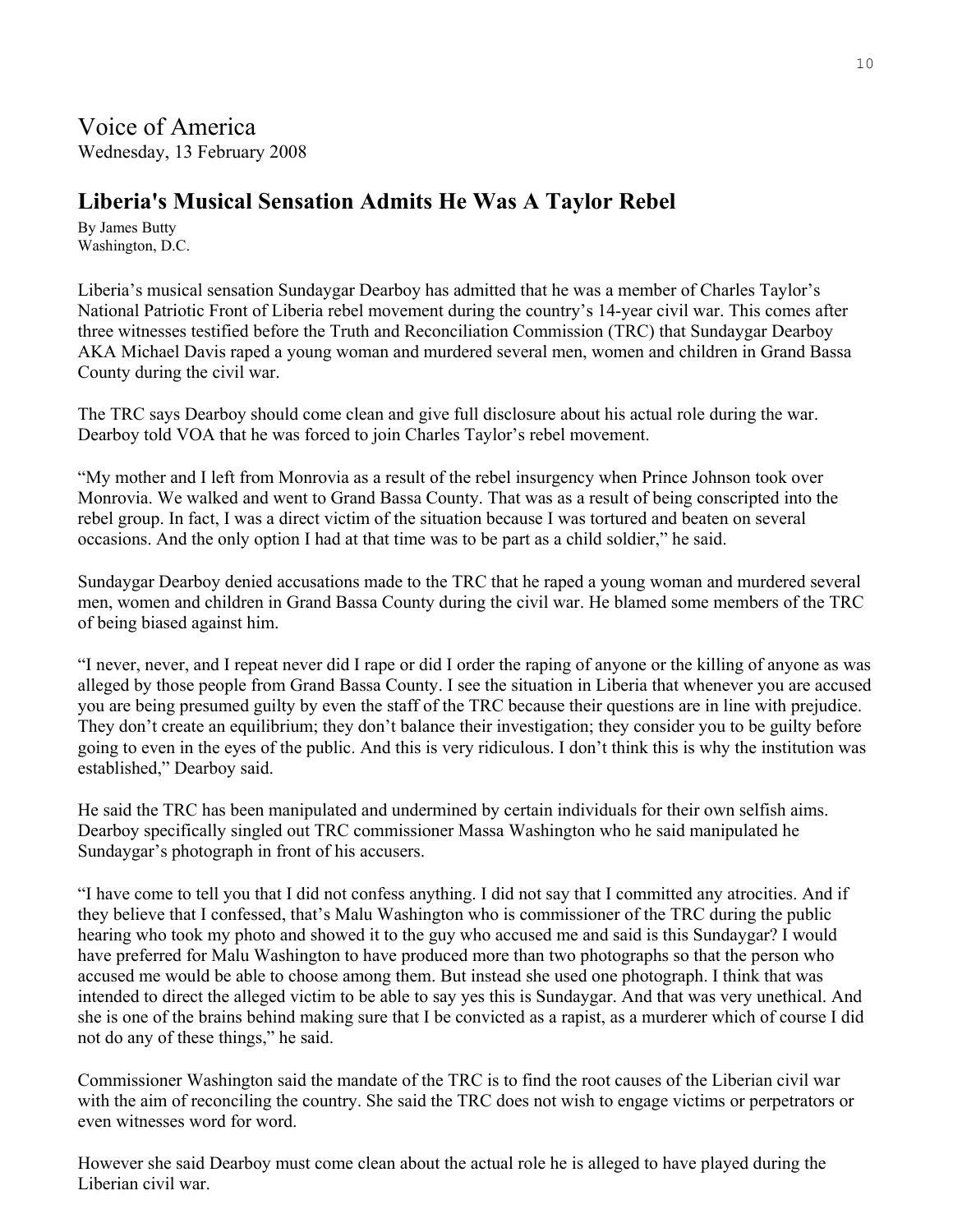"We would like for Mr. Dearboy to continue to cooperate with the Commission. We can schedule a date where he can come to the TRC publicly and explain to the Liberian people all of these allegations that he says are false. No one is after Mr. Dearboy. I love his music; I play his music a lot. But this process here is not a popularity contest. We don't care if Mr. Dearboy is the best musician on the face of the earth. We don't care if Mr. Dearboy is a billionaire whatsoever. We don't care. We as a TRC will make sure that we are true to our mandate that says no one is above the TRC process. And no one will be above this TRC process. We intend to do our job well and none of us will be threatened or cowed into silence or chicken away. The Liberian entrusted us to do this job and we intend to this job to the best of our ability," he said.

Washington said if Dearboy feels he was conscripted into the war as a child soldier, the commission would compute his age to and during the time of the war, and if it is proven that Dearboy was truly a child soldier he would qualify for the TRC policy which grants immunity to children combatants. But first Washington said Dearboy must come out and give full disclosure of his role during the war.

Dearboy said he regretted being a member of Charles Taylor's rebel movement but said he did not kill or rape anyone. He said he has been trying to make the best out of his past.

"One thing we are not in control of that God decided to leave alone is our past. Our past remains our past. We are in control of the presence to make a better future. And so that's one thing I'm not going to deny that I was conscripted as a child soldier. And this is why I'm using this opportunity to have a foundation to be able to promote or assist every child soldier who a direct victim of the situation," Dearboy said.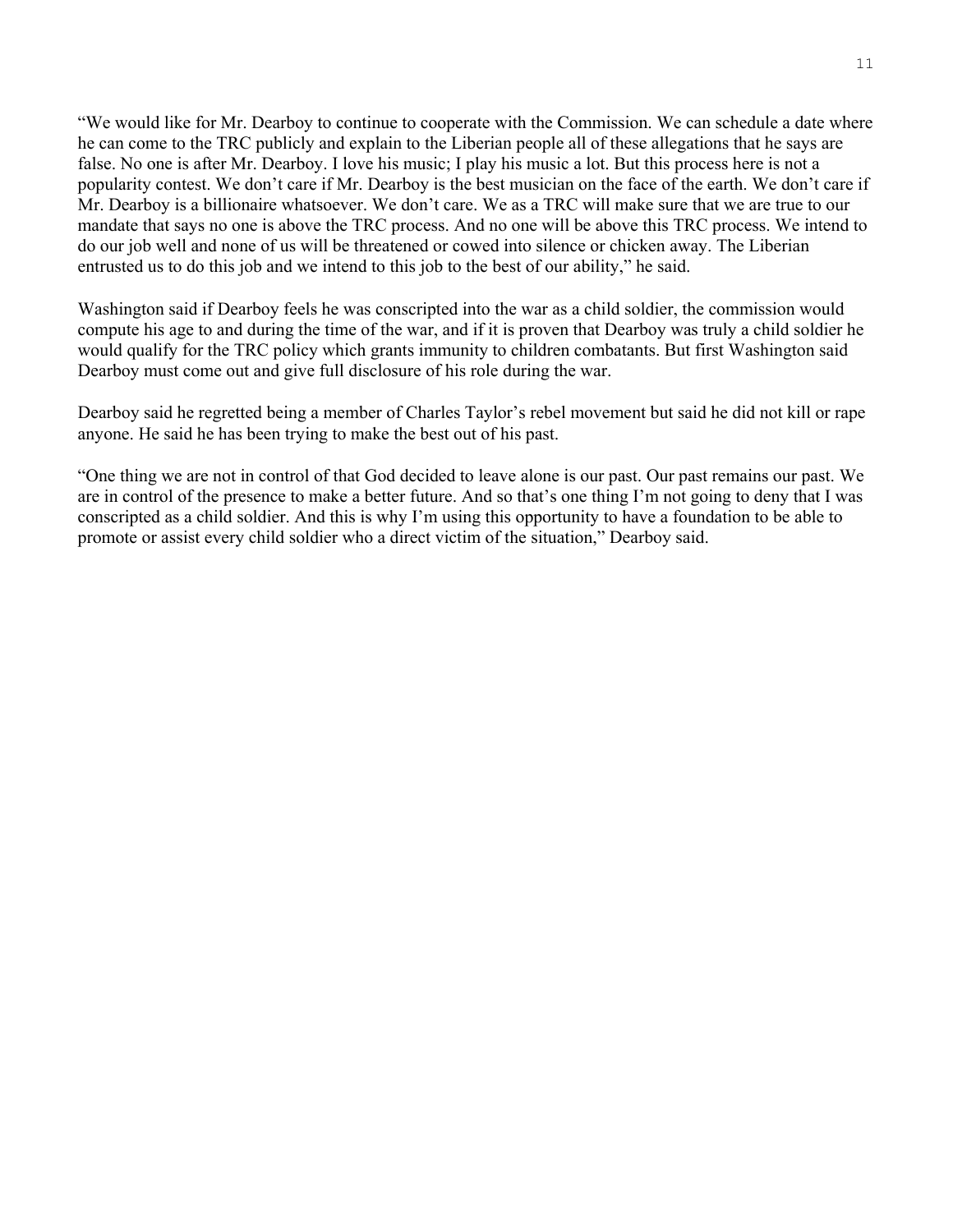# Radio Netherlands

Monday, 11 February 2008

## **Dutch prosecutor: 20 yrs for Kouwenhoven**

The Hague - The Dutch Public Prosecutor's Office has asked that Guus Kouwenhoven be sentenced to 20 years in prison for arms smuggling and war crimes during the Liberian civil war. The public prosecutor is also demanding that he pay a fine of 450,000 euros.

Mr Kouwenhoven is said to have committed the war crimes between 2000 and 2003. The arms were allegedly smuggled to the regime of former Liberian president Charles Taylor.

In 2006 Mr Kouwenhoven received an eight-year jail sentence for arms smuggling to Liberia, but was acquitted of war crimes charges for lack of evidence. The Public Prosecutor's Office is appealing the ruling.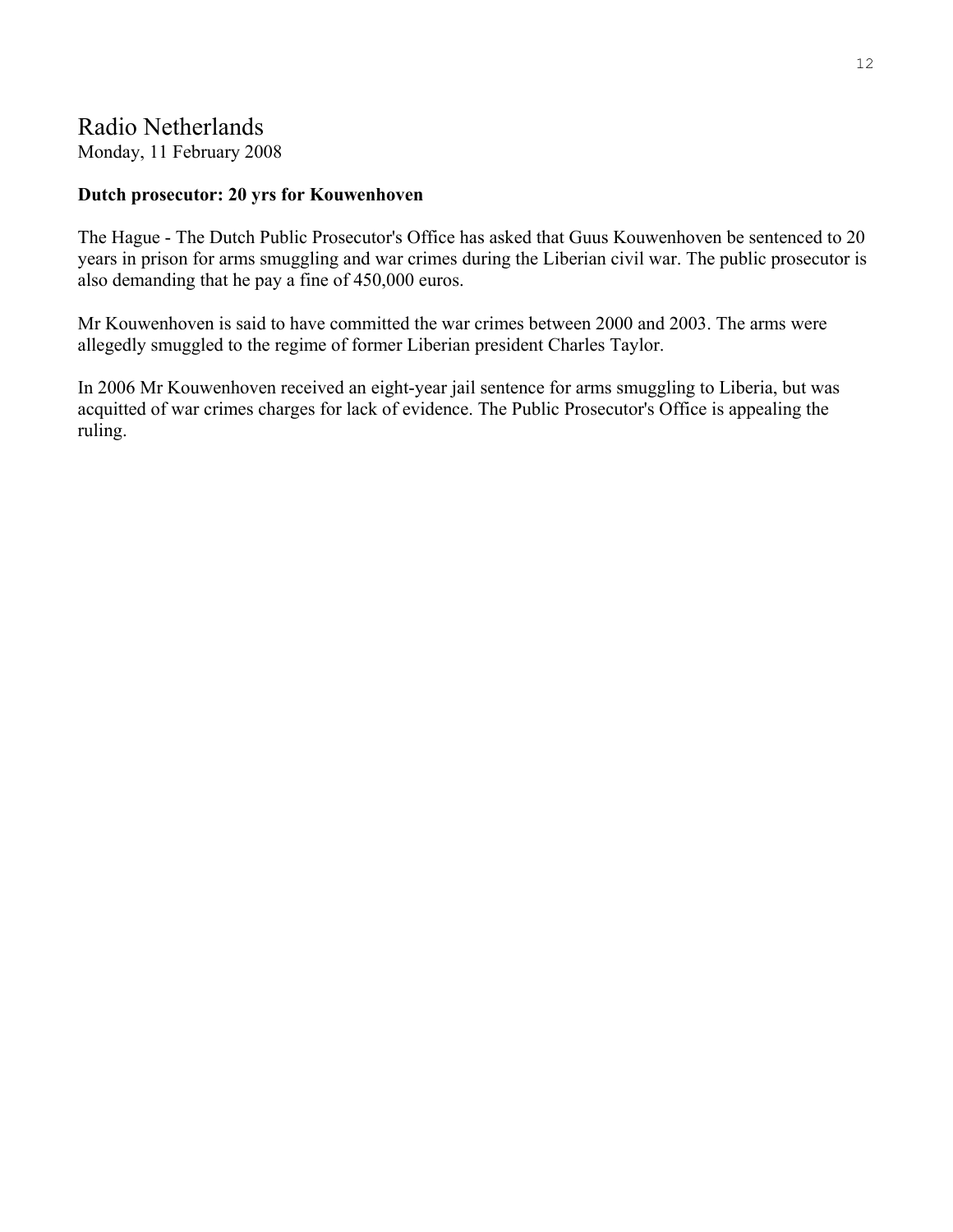## Jurist Legal News and Research February 2008

#### **Children as Terrorists: Wrong to Train, Wrong to Charge**

JURIST Contributing Editor David Crane of Syracuse University College of Law, former Chief Prosecutor for the UN Special Court for Sierra Leone and a signatory of the recent Paris Declaration on child soldiers, says that not only is it morally and legally wrong to train children to become terrorists, but that those who have been trained or otherwise coerced - including Omar Khadr, the Canadian captured in Afghanistan while a juvenile and now facing a US military commission at Guantanamo - lack the moral culpability and deliberative intent to be tried as war criminals....



**A** recently captured video in Iraq depicts children, mainly boys, being trained in various military and terror techniques. This is disturbing. Coupled with the recent use in Iraq of young women apparently suffering from a mental disability as unwitting suicide bombers, these actions auger poorly for the future as to the shape and scope of tactics being used by various Islamic groups fighting their pseudo-jihad against the West.

Women and children have always suffered the brunt of war. Both in international and internal armed conflicts, the fighting factions use and abuse the weakest found on the battlefield. This trend over the past one hundred years has not changed - in fact, to my mind it is getting worse.

From the horrors perpetrated by King Leopold II in Belgium in the Congo at the turn of the last century, through the campaign of the three Pashas in Turkey against the Christian Armenians during World War I, the depopulations by Joseph Stalin between the wars; the Holocaust of World War II, the mass deaths perpetrated by Mao on the Chinese people, the killing fields of Cambodia, to the more recent depredations of Charles Taylor in West Africa, women and children have been particularly singled out by their own governments as targets. The victims number in the tens of millions.

In the past twenty years, over two million children have died in conflict. Most, if not all, were forcibly recruited under great duress, causing whole generations of children to be destroyed in various parts of the world. In the past ten years the world has begun to address this scourge. Led by the United Nations, various treaties, protocols, resolutions, and declarations have clearly stated that children are not to be used in conflicts. From the International Covenant on Civil and Political Rights, the Convention on the Rights of the Child (and its Protocol 1), to the recent Paris Declaration (of which I was a signatory), as well as the law found in the Geneva Conventions, children are to be nurtured and "especially protected". The law is clear, yet the violations and abuse continue.

Those who violate these international standards and norms are now being held accountable. The ground-breaking work of the international war crimes tribunal in West Africa, called the Special Court for Sierra Leone, saw most of the key leaders in that ten-year horror charged and convicted of the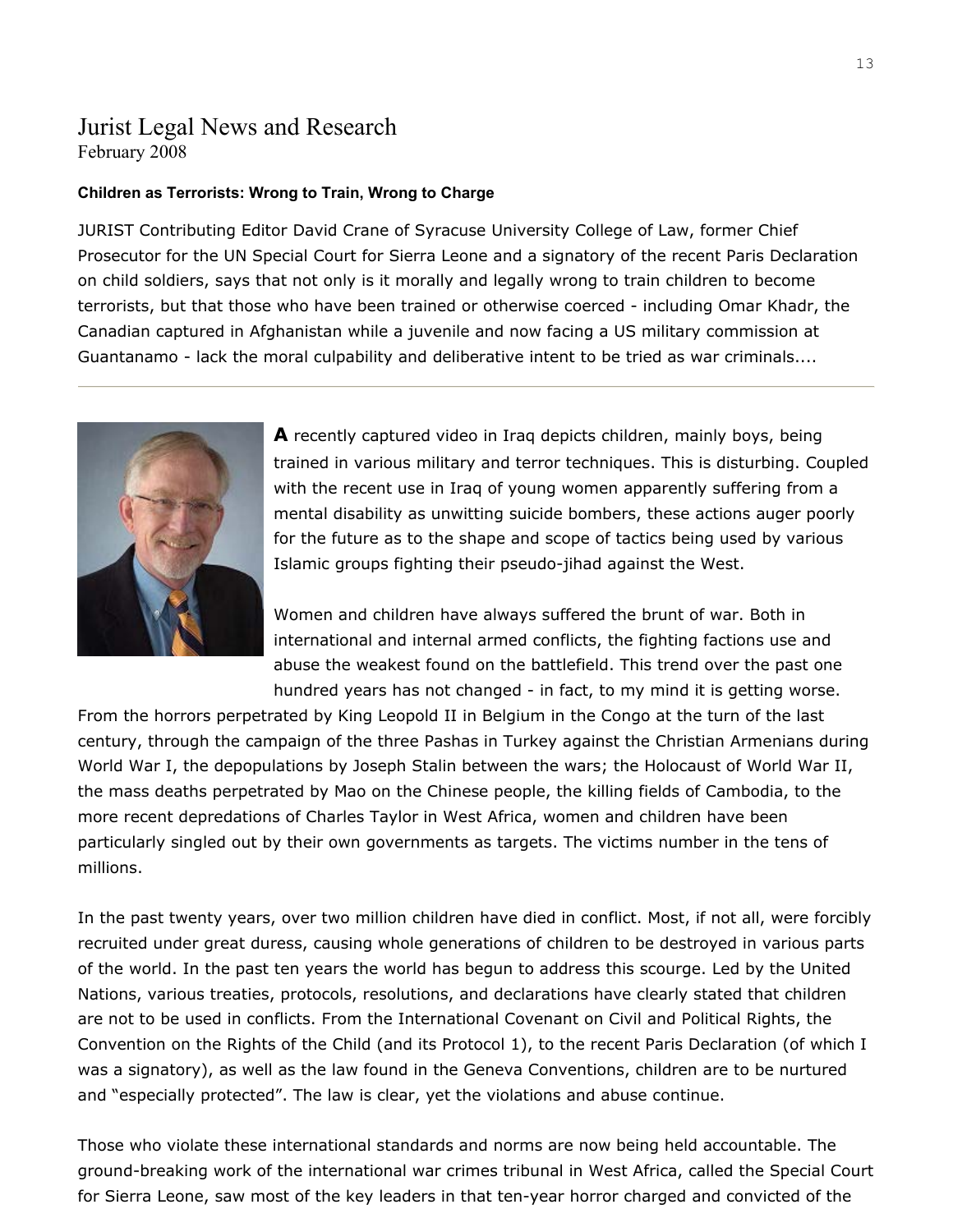unlawful recruitment of children under the age of fifteen into an armed force. The International Criminal Court is also moving forward on this new international crime as well particularly by the Lord's Resistance Army in Uganda. This is a major step forward in attempts to stop using children in combat or in terrorist operations.

No child has the *mens rea* (the evil-thinking mind) to commit war crimes. In fact those who use children in combat use coercive techniques that clearly shock the conscience. In Sierra Leone, children were forced to kill their parents and then were led off into the bush to fight for years, doped up, murdering, maiming, mutilating, and raping. Many forgot their real names and where they came from. They became true killing machines. They knew neither right from wrong, nor the concept of mercy. The lost generation of Sierra Leone now struggles in life, a life of literally no hope whatsoever.

In the Middle East, particularly in Iraq and Afghanistan, we are seeing the coercive induction of children into various terrorist groups, many brainwashed by religious fervor, given little to no options but to perpetrate murder against their own kind, as well as against soldiers from the international community, mainly the west. The setting is different than West Africa, but the results are the same children killing against their will and with little choice. This is morally and legally wrong, regardless of the justification and rationale by the groups into which they are inducted.

It is unfortunate that the capture of this Iraqi video is not the only time that the use of children in the Middle East as soldiers has surfaced. In another circumstance from Afghanistan, a young Canadian is currently being tried in Guantanamo for a war crime. Omar Khadr is charged, among other crimes, as having allegedly killed a US soldier in Afghanistan on 27 July 2002 as an "unlawful enemy combatant". He was just fifteen years old as the time of this crime. Brought to Afghanistan from Canada by his father several years earlier, young Omar had no choice as to the circumstances he found himself working with individuals who were part of the al-Qaeda network.

When war broke out he was forced to fight and to kill. Gravely wounded, he was shipped to the US detention camp in Cuba where he has been kept for over five years. Omar Khadr is the poster child of what can happen when children are forced into these situations. For his crimes he is the first child ever to be charged as a war criminal. This too is morally and legally wrong.

It remains to be seen how the hearing officer at Guantanamo will rule on a motion before a US military commission to drop the charges due to Khadr's age. I am not optimistic as to the outcome. Hence, he will be tried for crimes arguably he did not have the mental state to commit. This remains to be seen. It should be those who caused Khadr to be in the circumstance of war to be dealt with, rather than Khadr himself. That was my policy in West Africa: to charge the leadership of the units and factions, not the children they "recruited". I felt as the Chief Prosecutor at the time that they were legally not culpable.

The international standard for children is for protection, nurturing, educating, and giving them the ability to realize their full potential. Unlawful recruitment into an armed force is not a part of this